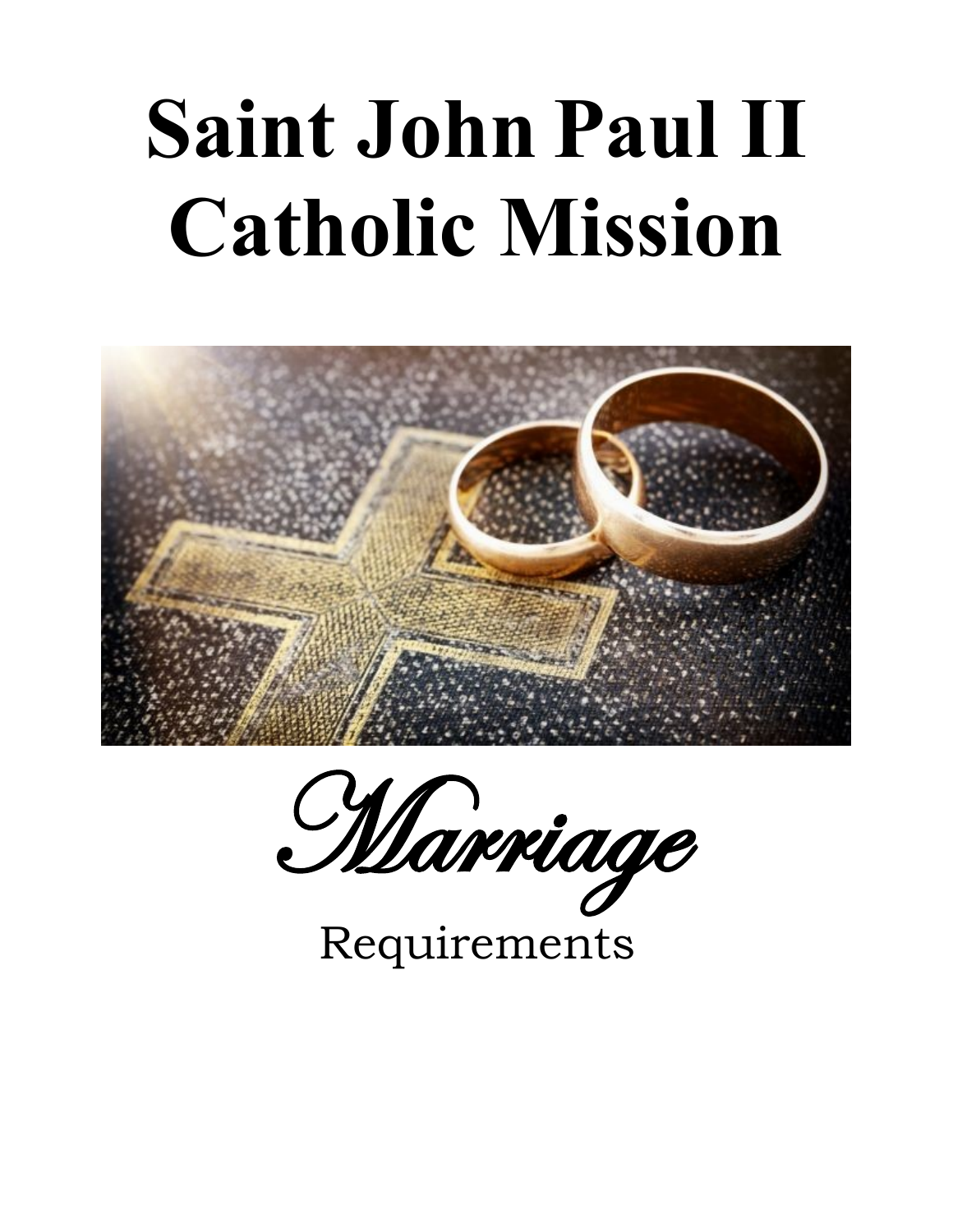Welcome to St. John Paul II Catholic Mission. We are very happy that you're part of our community and that you are giving us the opportunity to celebrate your marriage.

Here we give you basic information about the requirements to celebrate the Sacrament of Marriage.

## **FIRST STEP**

- Make an appointment with the priest
- Minimum pre-marital preparation time is approximately six months - this is depending on your case

## **DOCUMENTS**

- Original certificate of Baptism. Issued in the last 6 months
- Confirmation Certificate
- Civil marriage certificate. Only if you are legally married, if not it must be done before the religious ceremony.
- Submit the certificate of pre-marital preparation
- Present the name of the sponsors to the main office to prepare the marriage certificate.
- All required documents must be in our office one month prior to the marriage ceremony
- It is the responsibility of the parties to turn in all the documents necessary. The offices of the Church will not contact either parties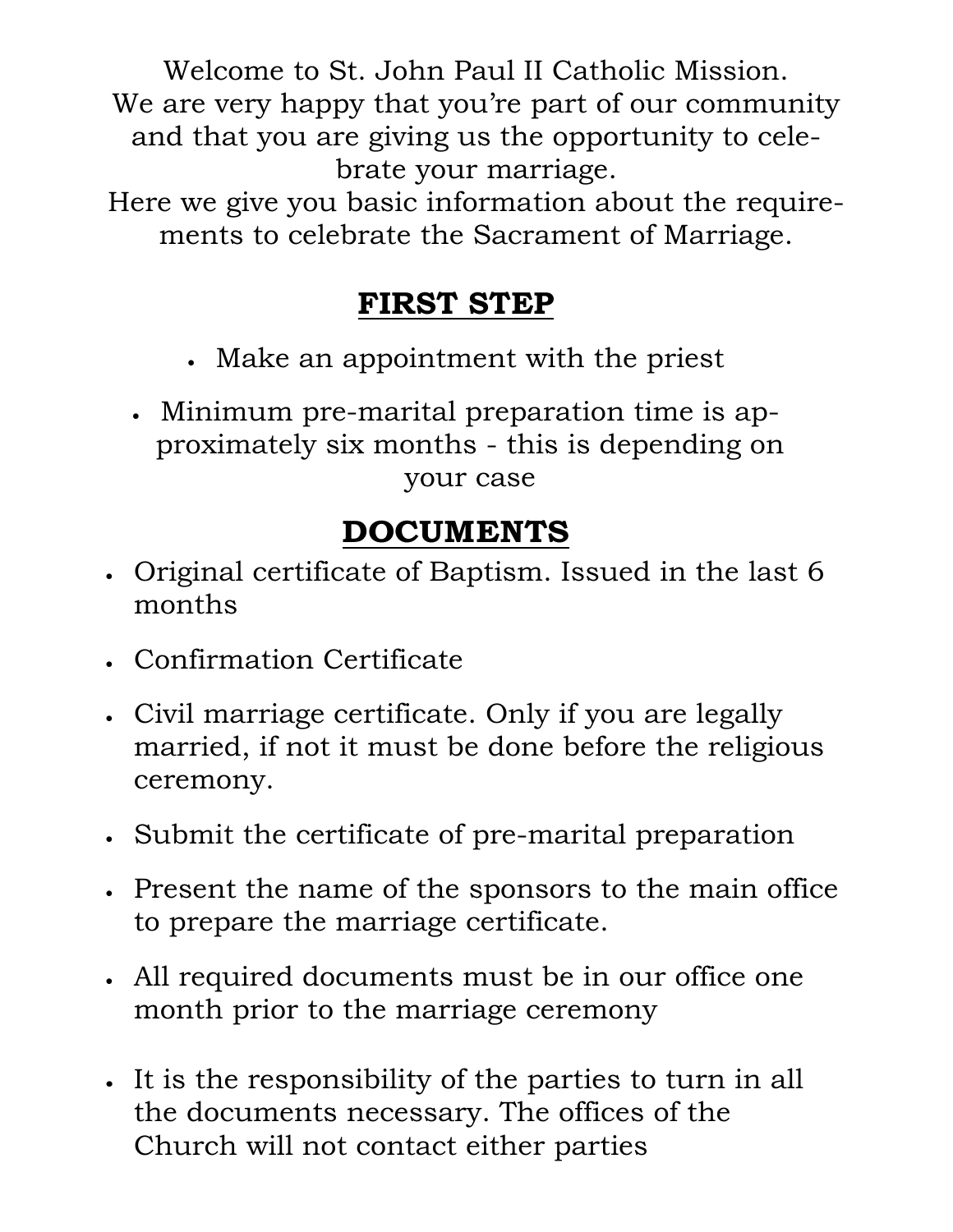- If one of the parties, or both, have previously been legally married and are divorced, they must request an annulment through the Ecclesiastical Court of the Archdiocese of Atlanta, before establishing a date for the wedding.
- The office will give you a list of the choirs. Please choose the choir and notify the office. This is subject to change in case of an emergency.

# NOTES

On the day of the appointment with the Priest and after making the decision to marry, the Church must be reserved for the desired day (we do not celebrate marriages during Lent or Advent time).

A deposit of \$100.00 dollars is necessary to reserve the wedding date. This deposit is not returned in case of a cancellation. The deposit is applied towards the total cost.

# **DETAILS TO REMEMBER**

- The couple must confess 3 or 4 days before the wedding
- If you would like special readings, please notify the main office.